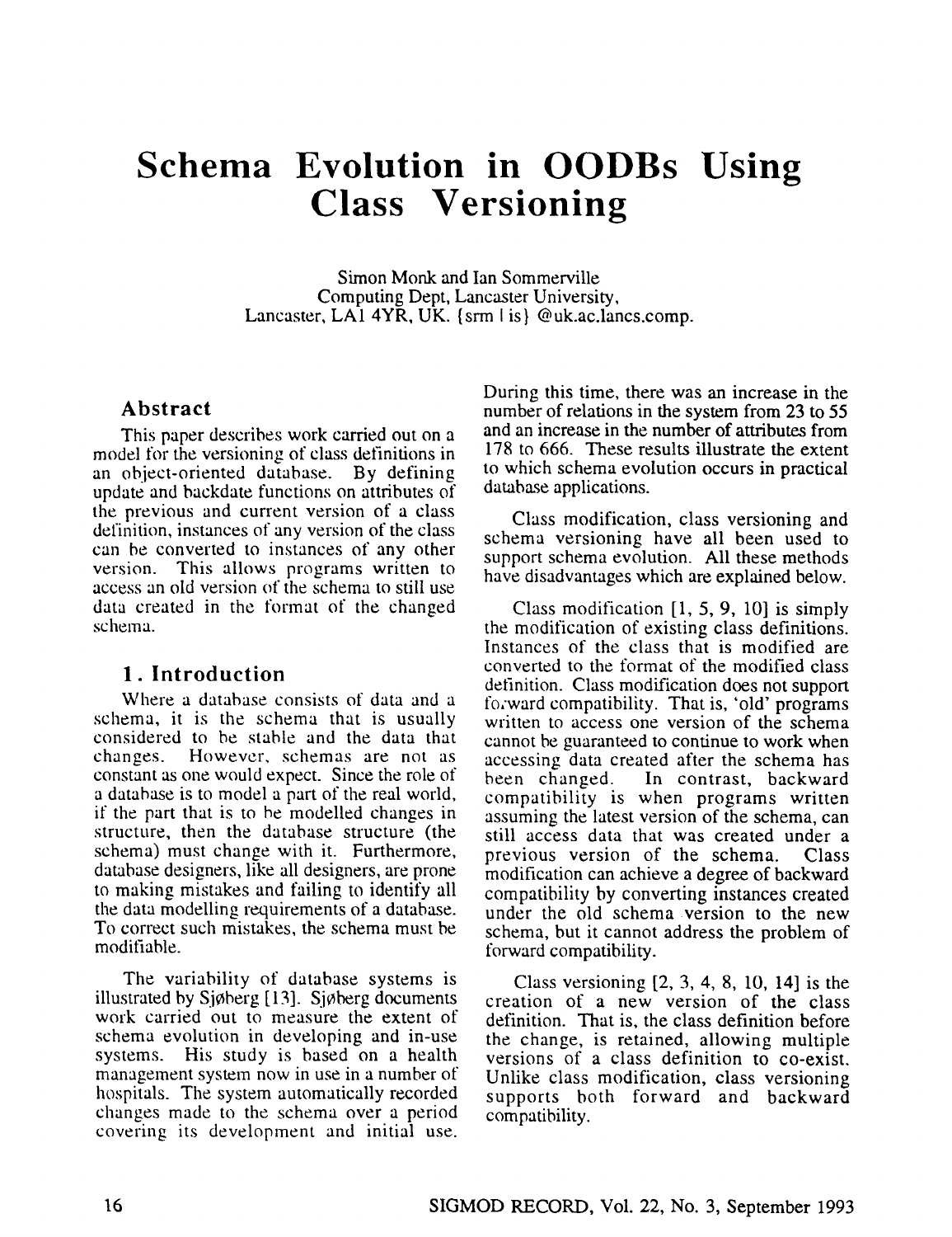In this paper, a novel system of class versioning (CLOSQL) using *dynamic instance converskm* is proposed that overcomes some of the limitations of existing class versioning systems.

The remainder of this paper is organised in four sections. Section 2 describes existing systems that support schema evolution. Section 3 introduces the authors' approach to class versioning. Section 4 illustrates the authors' system with an example and finally section 5 concludes the paper.

# **2. Existing** Systems

In this section, existing systems for supporting schema evolution using class versioning and *schema* versioning are surveyed. Systems that use class modification to accomplish schema evolution, such as ORION [5, 6] and GemStone [5, 6], are not described here as it is class versioning that is explored in this paper.

Another approach to schema evolution involves the use of temporal databases [11, 12] that represent temporal information about the data and meta-data.

# **2.1. Class Versioning**

Class versioning is distinguished from class modification in that, in carrying out a change to a class definition, the existing class definition is not changed, but rather a new version of the class definition is created with the required change incorporated. Thus old and new versions of the class definition coexist. Instances of an older version may be converted into instances of the new class version or they may remain in their current state and *emulate* the latest class definition during queries [9].

# *Encore*

The ENCORE system is a prototype objectoriented database (OODB) that addresses some of the problems of schema evolution [14]. Classes can be versioned, and the set of versions of one class is called the *version set* of the class. In every version set there is one version that is termed the current version and is always the version most recently created.

In addition to a version set for each class, there is also a *version set interface* for the class. This is a virtual class definition, that contains the union of all attributes of the versions of that class. When the class has only one version, the version and the version set interface are identical. As new versions of the class are created, the version set interface is extended to add extra attributes.

Figure 1 shows how ENCORE would represent three versions of the class *Person.* 



Figure 1. Version Set Interface in ENCORE.

It is the version set interface that is visible to the user, presenting a single view of the version set of the class. Since attributes are never removed from the version set interface, any program written to communicate with the version set interface, will always find a reference to the attribute it requires, even if that attribute does not exist for instances of some versions of the class. For this reason a handler is defined fior every attribute of a class version that appears in the version set interface, but not in that version of the class definition. These handlers can return values. When a query is made that refers to an attribute that is not present in some instance, then a default value for the attribute is returned by the handler.

In Figure 1, handlers are defined for *age*  and *height* that could for example return 0 as a default value when an attempt is made to access either of these attributes for instances of the class *Person\_V1.*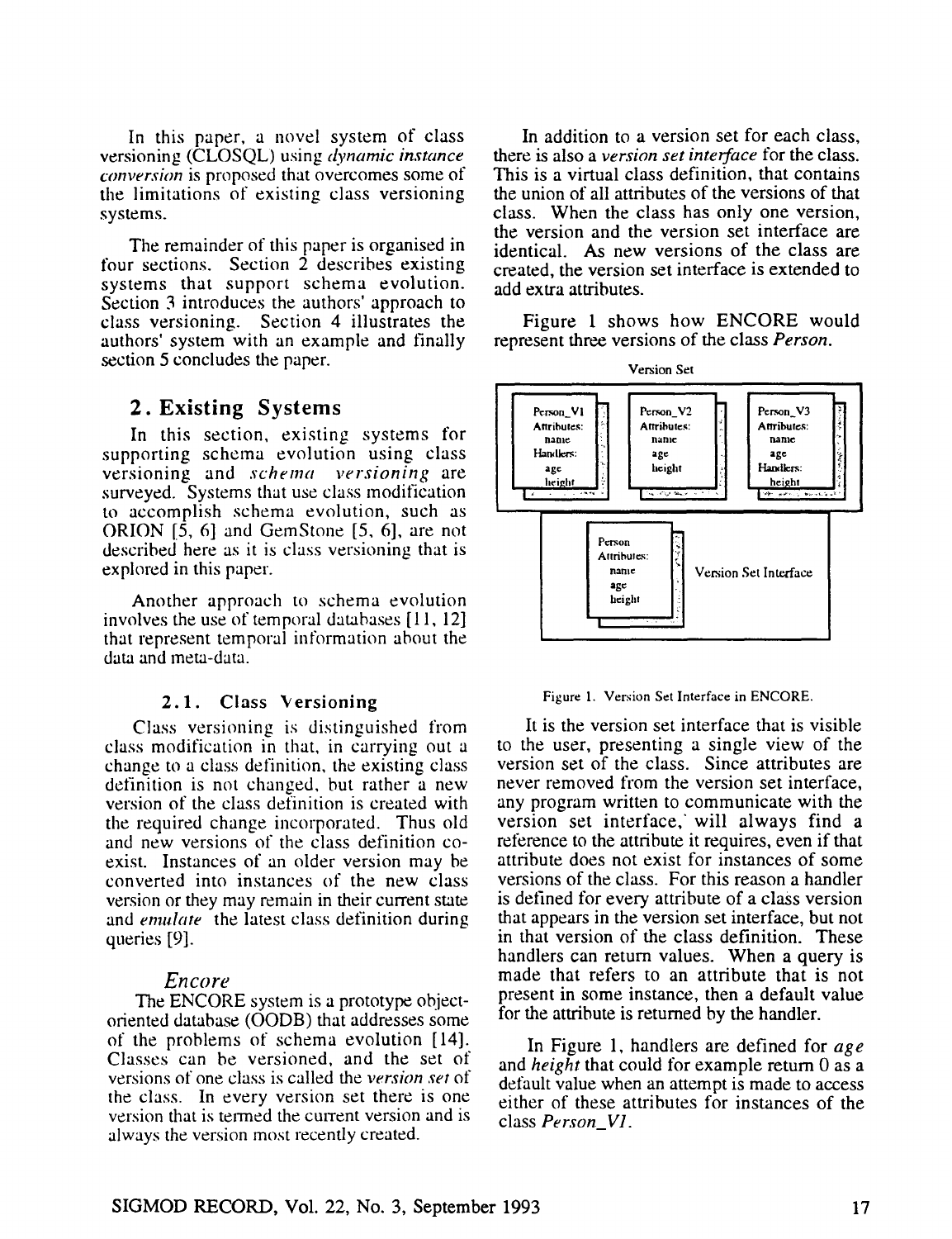ENCORE has two types of handler, *read handlers* and *write handlers.* The handlers we have considered so far have been *read handlers.* That is they have been invoked as the result of an exception arising during the attempted reading of an attribute. Write handlers are invoked in ENCORE when an attempt is made to write a value to an attribute that is not present in an instance of some version of a class that does not have the attribute required. Write handlers return *True*  or *False* to indicate whether the attempt to write was successful or not. The write can only be considered successful (true returned) if the value of the attribute on which the write was attempted happened to be the same value as the default value specified in the read handler for that attribute. In figure l, if the action of the read handler for the attribute *age* in *Person\_V1*  was to return the value 0 then the only legal writes to that attribute would be the writing of a  $value(0)$ .

This highlights a serious limitation of ENCORE. The inability to associate additional storage with existing attributes [4]. This means that although an additional attribute can be defined for a class, only a fixed, read only, default value can be provided for it in the preversioned class.

In ENCORE, attributes of the same name but referenced in different versions of a class are assumed to represent the same information in both versions. This means that it is not possible to represent a change in the semantics of the attribute between versions, such as the changing of units of height from cm to inches. Such a change requires the scaling of numeric values during conversion from one version of the class to the other.

#### *A VA NCE*

The AVANCE project [2, 3], develops general object versioning as part of their prototype OODB. This object versioning is extended to the versioning of class definitions.

The system adopts a similar approach to ENCORE, using exception handling to cope with mismatches between the version of the object expected by the query and the actual version of a instance. The exception handlers service the query with values appropriate to the version of the class demanded by the query.

# *Clamen*

Clamen [4] proposes a scheme for class versioning in OODBs. His approach is based on effectively creating a new version of each instance of a class that has been versioned. So, the creation of a new version of a class results in a new version of every instance of the class. He calls these instance *versions facets.* This is shown in figure 2.



#### Figure 2. Facets.

The storage requirement for this can be reduced by allowing attributes present in more than one facet to be shared. A user can fill in any of the facets (usually the latest facet) and the other facets should be completed automatically. This automatic completion is deferred, until required. The system is not implemented as yet and the actual mechanism for the automatic completion of values in facets has been left undefined.

# **2.2. Schema Versioning**

OTGen [7] addresses the problem of changing the schema as a whole rather than the piecemeal changing of individual classes. Lerner and Habermann provide this facility in the form of an interactive design tool for use by the database administrator. The output of which is a copy of the whole database, but to a new schema.

This system whilst providing a very powerful and practical tool for allowing databases to evolve forward, does not attempt to address the issue of allowing backwards compatibility, except by the rather extreme step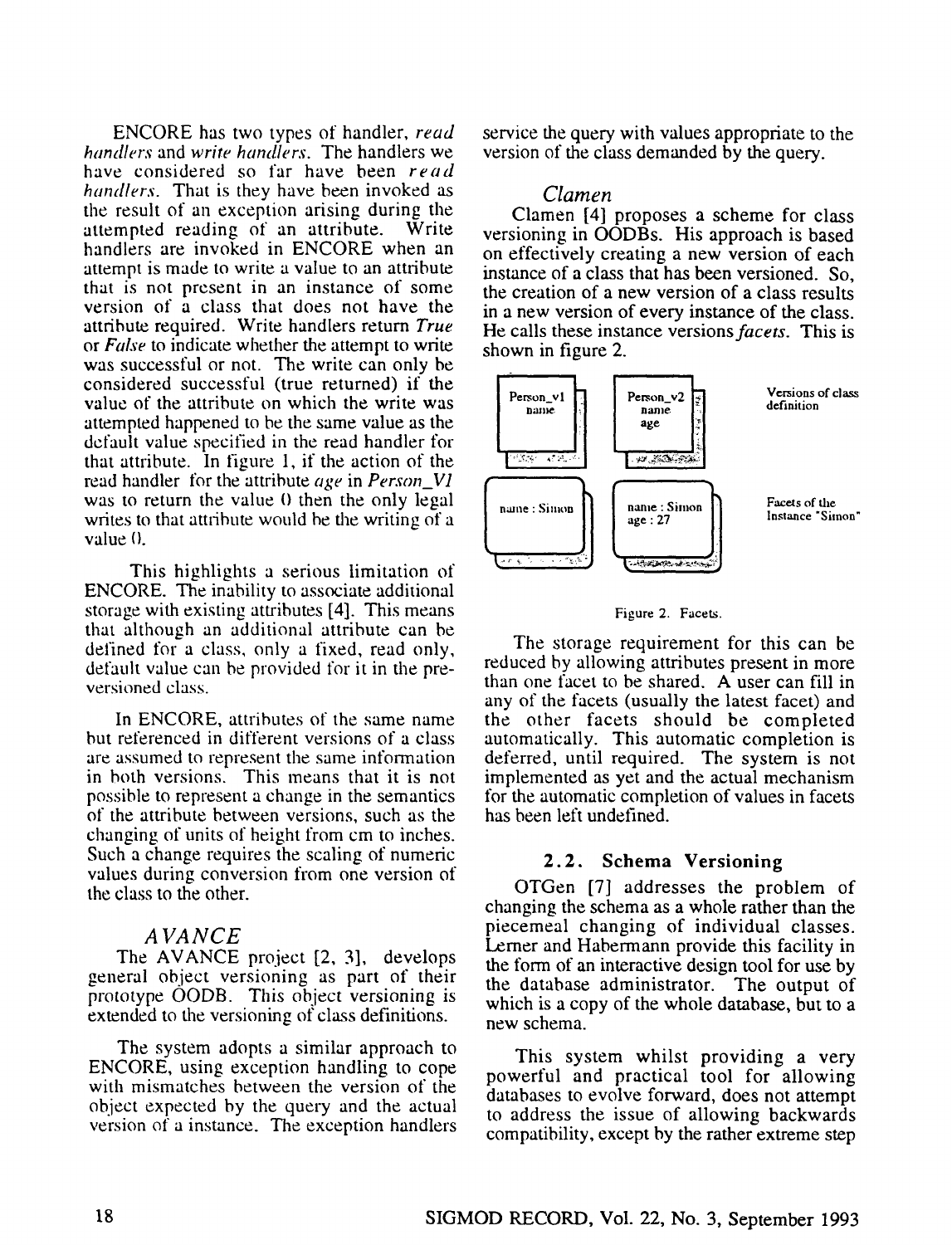of converting the entire database back to an earlier version. This system requires the conversion of the entire database, something that is both expensive for large databases, and unnecessary if the schema change is localised.

# 3. CLOSQL

The approach to schema evolution taken by the author is based on the principle that it is not sufficient to change the structure of the database without any consideration for the underlying semantics of the data. So a simple schema change such as -

*change the name a[an attribute* 

- could in reality mean -

*replace an attribute with a new attribute with a new name, which means something different to the old attribute, but is loosely related to it in some way.* 

This can be illustrated with an example. Consider the situation below where the name of the attribute *name* is changed to *surname*.

| <u>Before</u> | <u>Afier</u> |
|---------------|--------------|
| Person        | Person       |
| name          | surname      |

At first sight, this may seem to be a relatively straight forward change. Indeed, in most databases, this change would be made at face value. Any instances with a value for the attribute *name,* would have that value associated with *surname* on conversion to or emulation of the new class definition. However *name* and *surname* may not be exact equivalents. Indeed it is quite likely that the reason the attribute's name was changed is that its meaning had shifted. This becomes apparent when the instances of the two versions of *Person* are inspected.

Person Person *name: "Fred Bloggs" surname: "Bloggs"* 

To convert *"Fred Bloggs"* into *"Bloggs"*  requires more information about the meaning of the data than is present in a normal class definition. The author's approach adds this missing information in the form of special methods that are responsible for converting instances from one version of a class definition to another.

Figure 3 shows three versions of a class definition linked by update/backdate methods.



Figure 3 Versions using Backdate/Update Functions.

When a new version N of a class is defined, the backdate function for that class is defined and, at the same time, the update method for version N-1 is defined.

By following a path of update/backdate methods it is possible to convert an instance of any version of the class definition to any other version. This allows us to consider any instance to be an instance of the class as a whole rather than any one particular version of the class. The actual version to which a particular instance belongs at any one time is irrelevant as far as the end user is concerned because any query will automatically convert the instance to the version implied in the query. The version to which instances are converted will normally be the current (latest) version of the class. However to support forward compatibility (the ability for old programs to access new data) the change will sometimes be from the newer version to the older.

Since instances can be converted from the format of any version of the class to any other, it is best to consider the instances to be of indeterminate type, only being made concrete into a certain type format as the result of a query.

This is shown in figure 4. where a set of instances of indeterminate version is insulated from the outside world by a number of versions of a class definition. The instances may only be seen outside this system in one of the representations provided by the class versions. The class version used is determined by the queries attempting to extract the instances from the system.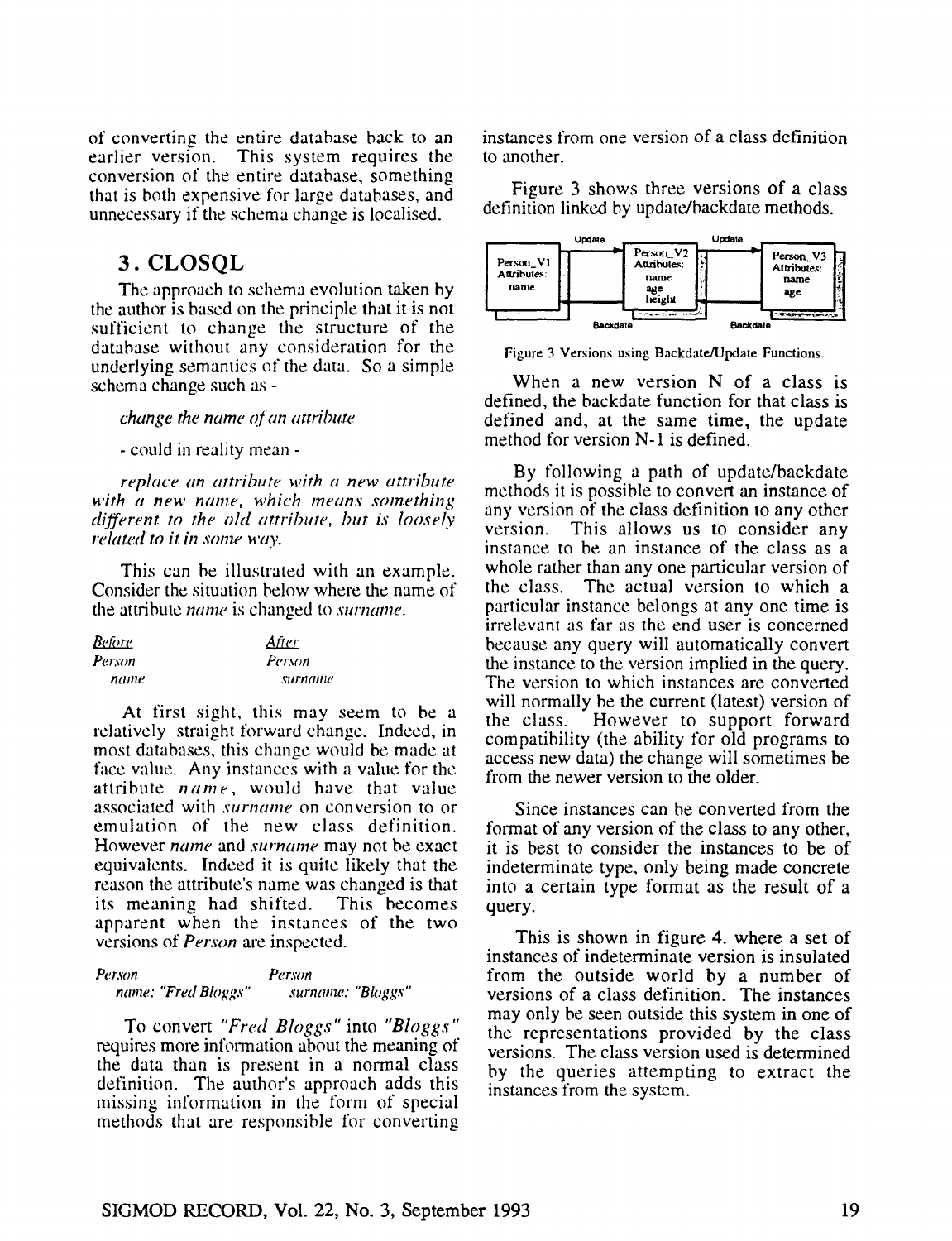

Figure 4. Dynamic Instances.

# **4. An Example**

To illustrate how schema evolution is accomplised using CLOSQL, the following example (figure 5) is considered -

A class *Person* has been defined that has amongst others an attribute *height.* This attribute represents the height of an individual in inches. Instances of *Person* have been created, amongst them one with the name Fred, with a value of *height* of 72 inches. For some reason, it is decided that the database is to be changed to represent heights in cm rather than inches. Thus a new version of *Person* is created *(Person\_2)*.

At the same time, an update method must be defined for the old version of *Person (Person\_l)* to define the conversion of an instance of that version to the new version. This will allow backwards compatibility because the update method can convert the old instances, allowing them to be used by queries expecting heights to be measured in cm. The update method simply copies the value for *name* unchanged but scales the value of *height*  by 2.5. The update method allows forwards compatibility (allowing programs written assuming heights are measured in inches to read instances created with heights in cm).

As well as the update method, a backdate method is also defined for the new version of *Person (Person\_2)* to convert instances of *Person* to the old version should the need arise.



Figure 5. Changing the Units of an Attribute

A query to retrieve the value of height for the instance Fred would, by default, return the value in the format of the latest version of *Person.* ie. in cm. If however a program (or method of some other class) was expecting data in the old format, then it would use a more specific query, that requested an instance of *Person\_l.* This puts the onus on the program or method author to include the version number of the class version required in any query. This can be done easily as the version number will always be known at the time of writing the code.

There is a problem in class versioning systems that results from different versions of a class representing different information. In the example of figure 6, if an instance of *Person\_l,* with a value of *age* say of 27, is converted to the new version of the class definition, it loses its value for *age.* This does not become apparent until the instance is reconverted to *Person\_l,* when the *age* attribute will be re-initialised to 0. CLOSQL attempts to address this problem by storing values that may otherwise be lost.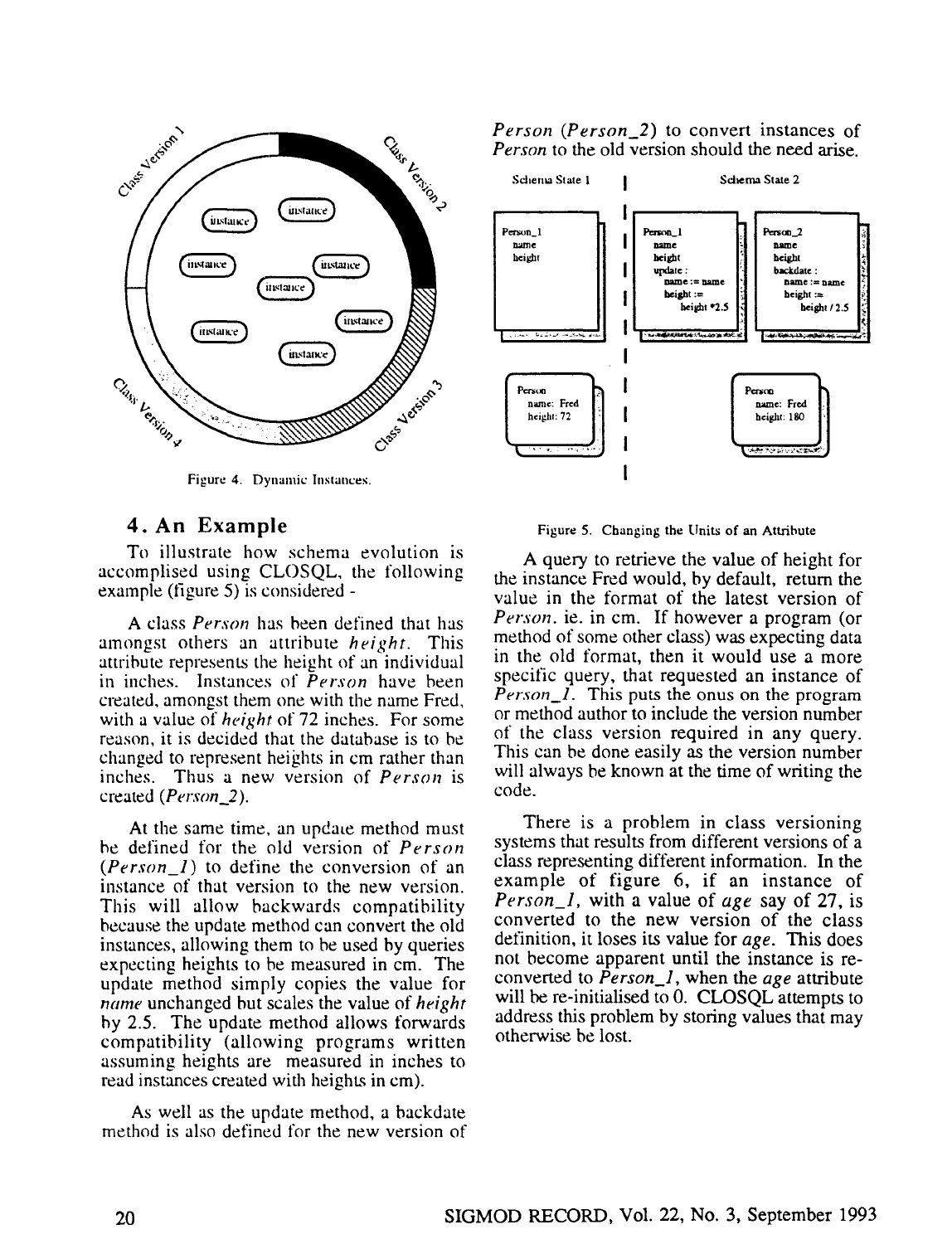

Figure 6. Lost Values as a Result of Instance Conversion.

When an instance is converted from one version of a class to another, attributes of the instance that do not have an attribute definition with the same name in the new class version are automatically stored in a system part of the database. Similarly when an instance is converted the other way, the system part of the database responsible for storing these values is checked first for a value to restore before any default value is assigned to the attribute. This is equivalent to hiding attributes that were to be removed from a class version, allowing them to re-appear when converted back to a version possessing the attributes.

While the examples in this paper have only shown dynamic instance conversion with attributes that contain primitive values, the system works equally well with values that are themselves instances of other classes. The update/backdate methods may contain code to modify instances and indeed create and delete instances.

# **5. Conclusions**

The advantages of CLOSQL over the other systems for supporting schema evolution are :-

• Better forward and backward compatibility - Systems such as ENCORE and AVANCE that use exception handlers to achieve some degree of forward and backward compatibility suffer from the inability to assign any extra storage for new attributes. Their reliance on instance emulation rather than instance conversion means that their forward and backward compatibility is limited to providing default values for attributes that are present in one version but not in another. In CLOSQL there is no such restriction.

• Including semantics in schema changes - CLOSQL has the additional advantage that it embeds semantic information about the schema change in the database. This allows such changes as changing the units of an attribute and hence scaling the value of an attribute without necessarily changing its name. This is not possible in AVANCE and ENCORE as attributes of a given name are assumed to be identical in different versions.

The disadvantage of CLOSQL is that the end-user has to define his/her own update and backdate methods. CLOSQL has a GUI, that provides facilities for defining and representing class versions graphically, this helps to alleviate the problem by acting as a code generator, reducing the need for the user to understand any more about the syntax of these methods than is necessary. In any case, this problem also applies to the writing of any methods in an OODB.

# **References**

[1] Banerjee, J., W. Kim, H. Kim and H. Korth, "Semantics and Implementation of Schema Evolution in Object-Oriented Databases.", Proceedings of ACM SIGMOD, San Francisco. 1987.

[2] Björnerstedt, A. and S. Britts, "AVANCE: An Object Management System", Proceedings of OOPSLA'88, pp.206-221. 1988.

[3] Björnerstedt, A. and C. Hulten, "Version Control in an Object-Oriented Architecture", Object-Oriented Concepts, Applications and Databases, Ed. Kim, W. and F. Lochovsky, Addison-Wesley, 1989.

[4] Clamen, S. M. "Type Evolution and Instance Adaptation". Technical report No. CMU-CS-92-133. School of Computer Science, Carnegie Mellon University, Pittsburgh, PA 15213-3890. 1992.